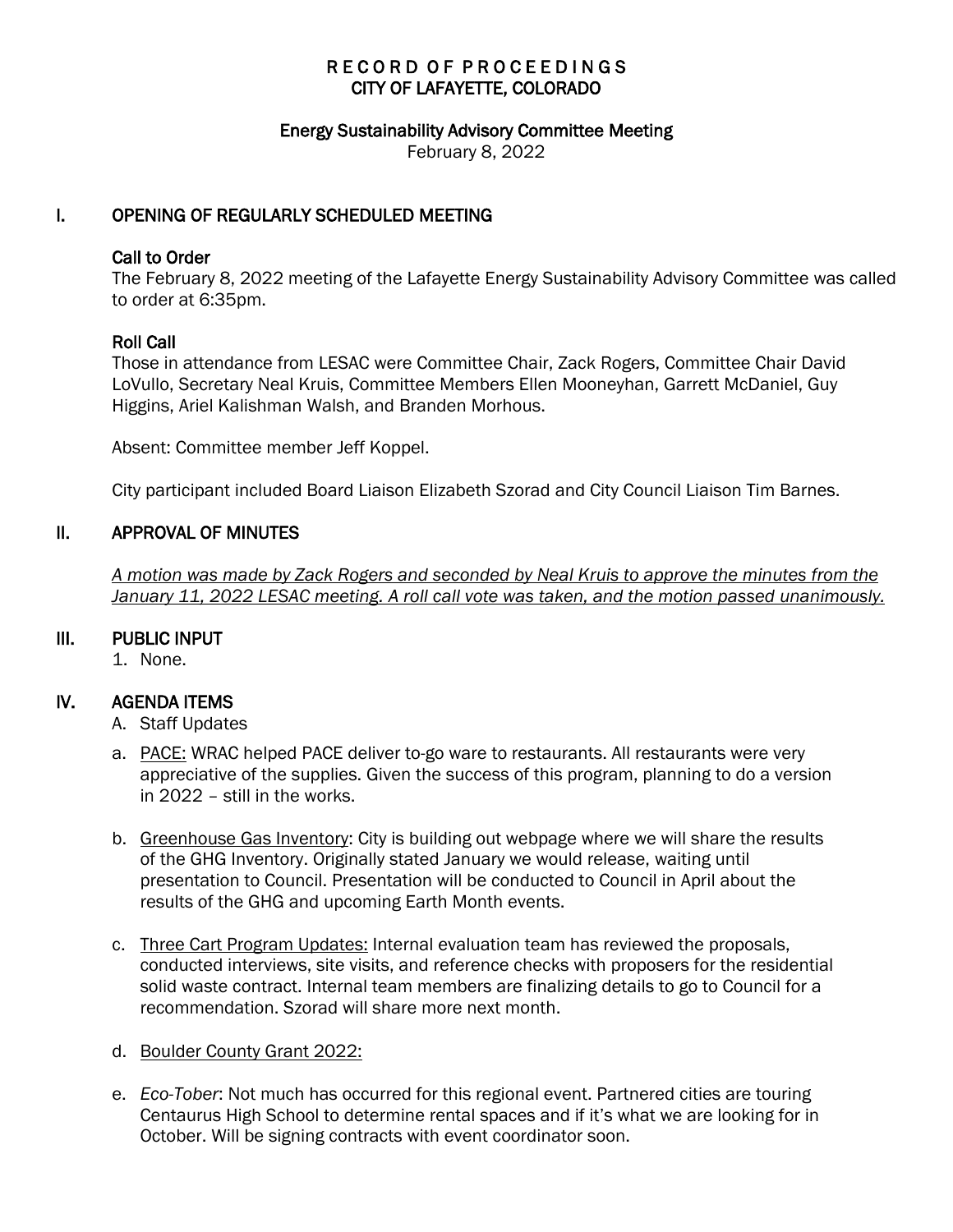- f. *Hard to Recycle Event*: Working with a designer on the flyer for this event. April 23 at Flatirons Church parking lot – reservations will be required.
- g. *Green Business Program*: Szorad is working with the designer on a logo for the Green Business Program. Another added layer is the State will be rolling out their Green Business Network and looking for municipalities to join the state programs rather than local programs. There is a co-branding option. Lafayette will be at the table to discuss how to integrate our local program with theirs without losing out local brand. More to come on this.
- h. *Staffing Support:* We have hired a Sustainability Fellow, she will be starting February 14 and will help with coordinating community events and leading the charge with mobile home park engagement. Her name is Alexis Bullen, she has served on WRAC a few years back, she also has a background in Sustainability Communications with the City of Boulder.
- i. *Electric Tools for Open Space*: Will be ordering tools in March.
- j. *Building Codes*: City is in the process of reviewing 2021 energy conservation codes and reviewing strengthening amendments such as electric ready or preferred in new builds.
- k. *SharePoint:* Szorad worked with the IT department to develop a shared drive for LESAC members via SharePoint. At this moment only Mooneyhan has access and will organize the LESAC information prior to allow other LESAC members to join. This is a pilot as we are the first committee to ask for these permissions so there may be hiccups on the way.
- B. City Council Liaison Update:
- 1. Council just finished up its retreat to set a vision and direction for the City. Councilors got to know each other better and learned how to work together. Conducted a DISC evaluation to determine what each Councilor is motivated by. Reviewed strategic outcomes from previous Council to see if there needed to be any updates. Environmental leadership changed to environmental stewardship to address climate resiliency. Also reviewed what is happening at the City and into the future.
- C. Other Business:
- 1. Golf Maintenance Facility Energy Load Audit: As many of you are aware City is hoping to pilot a Ford Lightning with Open Space. An energy load audit with our golf maintenance facility needs to occur as most of City facilities are at load capacity. Szorad asked if LESAC would like to fund the project to start expanding our EV fleet. The cost of the energy load audit is \$1,200.

A motion was made by Guy Higgins and seconded by Zack Rogers to use up to \$1,200 of the LESAC budget to fund an electrical panel upgrade at the golf maintenance facility, and if an energy load audit is necessary first the money will go towards that. A roll call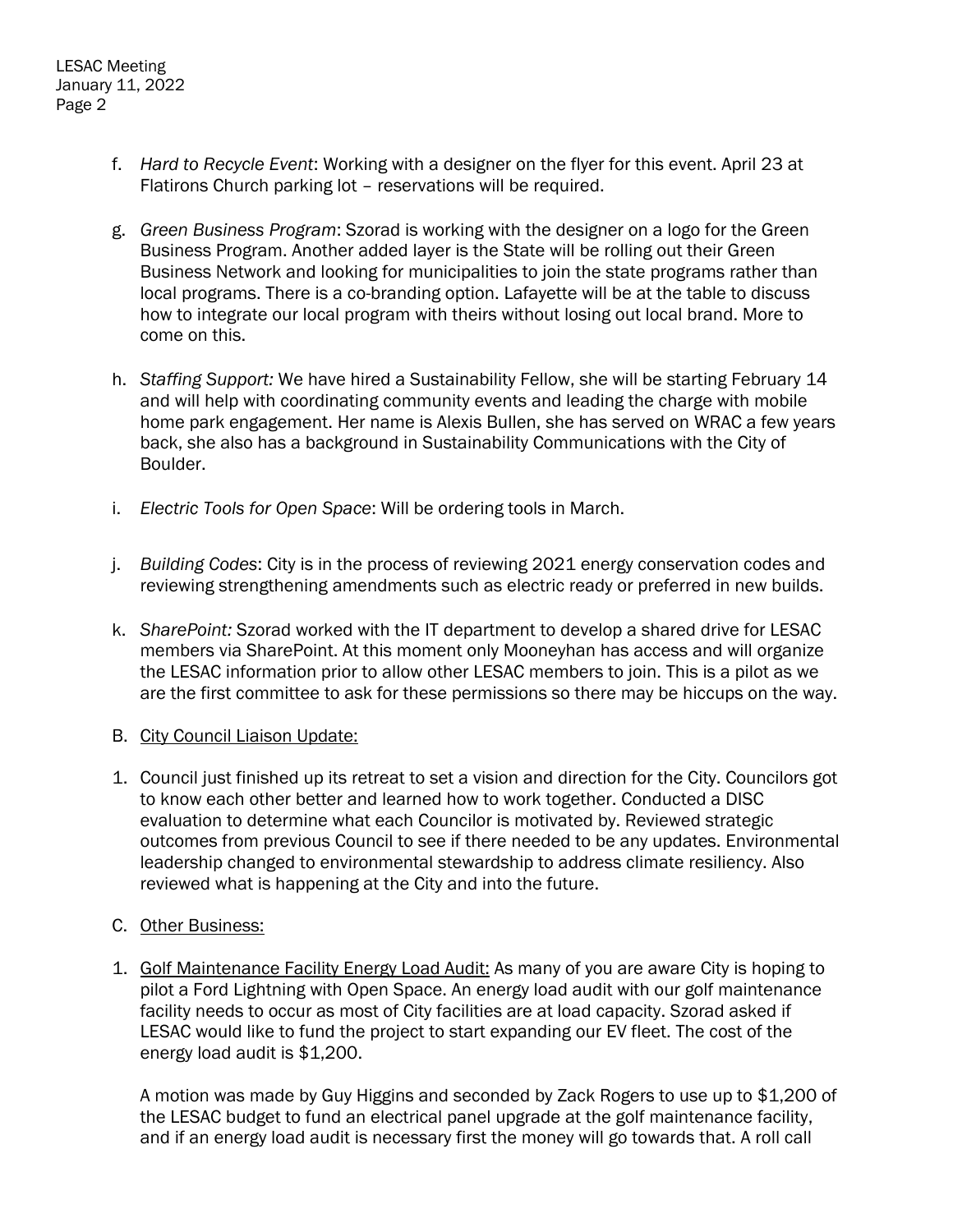vote was taken, 6 yes votes, Morhous recused himself. This will be a part of a larger infrastructure plan to electrify our fleet and tools at the City.

- 2. Charge Ahead Colorado Grant: LESAC has applied for this grant in the past to expand on Public EV Chargers. The committee wants to know if the grant only applies to Public chargers (or if the grant can apply to the maintenance facility for the City fleet. The committee will look into this further at a future meeting.
- 3. Earth Day Every Day Support April 30: Szorad has been coordinating an event on April 30 from 10am – 2pm. Looking for two LESAC volunteers to staff a booth (provide LED light bulbs, talk about GHG inventory and more). Szorad also received a proposal from Joe Callahan who provides education/interactive activities for community events. Szorad asked if LESAC is interested in funding this station that will draw more residents to the event. The activities will include: solar oven to make 400 cookies, kale chips, sweet potato chips – potential to expand to local vegetables, watermelon slushies (via bike and blend), operate the sound system for the event, hair dryer via bike, etc. Total cost is \$700.00 for the educational and interactive booth. A motion was made by Zack Rogers and seconded by Neal Kruis to use LESAC budget to fund the interactive booth at \$700.00 for Earth Day Every Day Event on April 30. A roll call vote was taken, and the motion passed unanimously.
- 4. CO2 Monitors: Councilor Barnes shared an educational CO2 monitor that LESAC should consider as an educational tool. The cost of this monitor is \$300.00. LESAC will collect additional ideas for educational materials/tools and decide on a budget at a future meeting.
- 5. Sustainability Board Brainstorm: Szorad talked to the City of Superior on the structure of their Sustainability Advisory Committee. They have nine members and four working groups. Their working grounds are: Climate/Energy, Water/Natural Environment, Transportation/Air Quality, and Waste. Working groups meet monthly outside of the Committee Meeting. This is a similar format to our individual projects. Being in a working group is voluntary and the groups align with Superiors Sustainability Plan. Szorad will be meeting with Louisville to understand their structure and challenges. WRAC suggested having a special meeting between WRAC and LESAC to highlight projects that each committee is working on to understand what the priorities are and pilot what a sustainability meeting can look like starting in April.
- 6. Project Updates:
	- a. Mobile Homes and Low-Income Communities: Morhous and LoVullo are meeting with a groups around Colorado doing work with mobile homes and Low-Income communities to see what current efforts can be leveraged in Lafayette.
	- b. Solar Expansion: Looking to establish 5MW of community solar for the City and Higgins and Mooneyhan meeting with Xcel energy to explore requirements. Talking with solar companies to see what can be offered.
	- c. Electrification: No updates. Project team will meet this month.

# V. ADJOURN

The meeting was adjourned at 8:41pm.